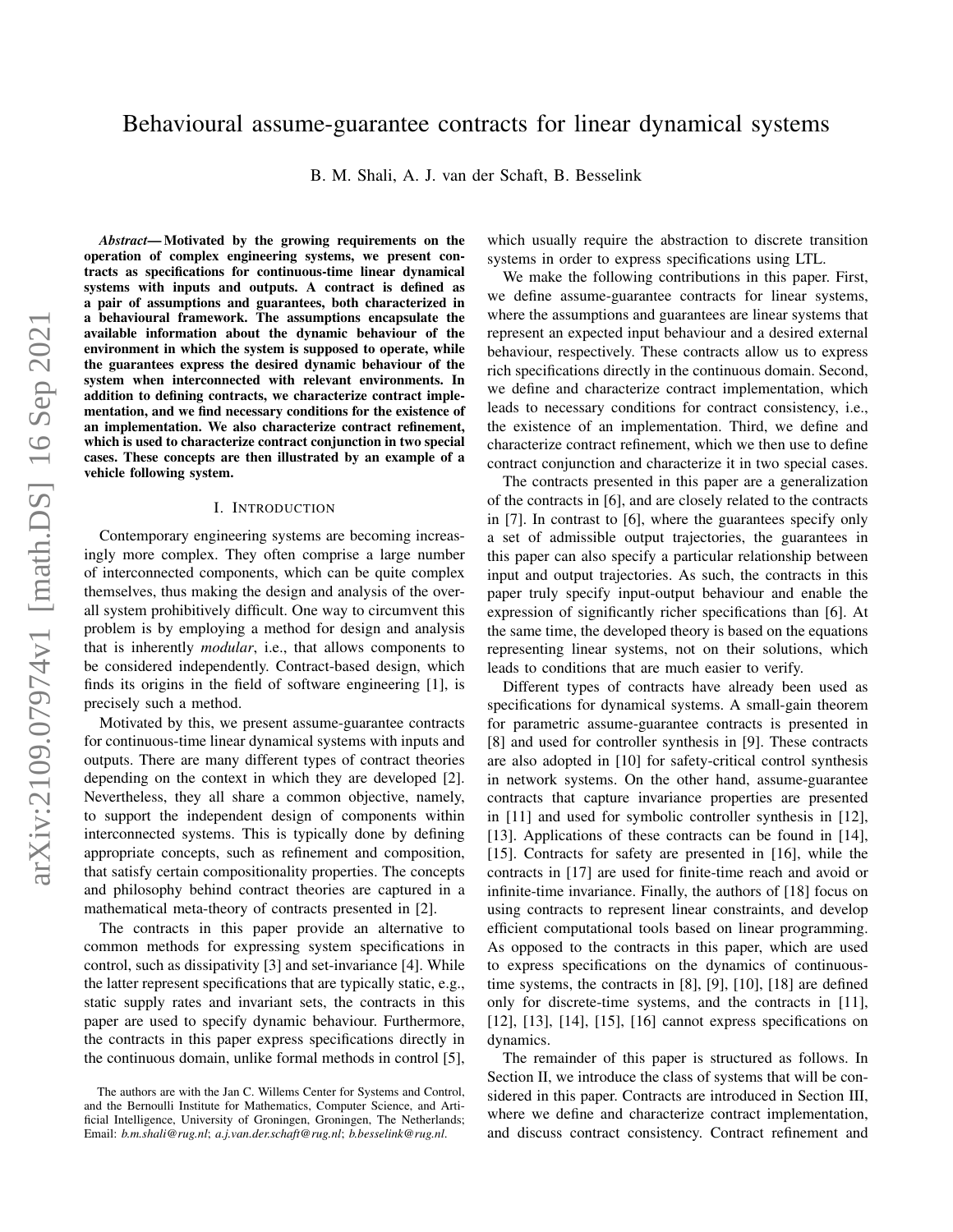conjunction are treated in Section IV. We demonstrate the theoretical framework with an illustrative example in Section V, followed by a conclusion in Section VI.

The notation in this paper is mostly standard. We denote the space of smooth functions from  $\mathbb R$  to  $\mathbb R^n$  by  $\mathcal{C}_n^{\infty}$ . A *polynomial matrix* is a matrix whose entries are polynomials, and a *rational matrix* is a matrix whose entries are rational functions. Throughout this paper, all polynomials are univariate and have real coefficients. A rational function is *proper* if the degree of its denominator is greater than or equal to the degree of its numerator, and a rational matrix is proper if all of its entries are proper rational functions. A square polynomial matrix  $P(s)$  is called *invertible* if there exists a rational matrix  $Q(s)$  such that  $P(s)Q(s) = I$ . If there exists a *polynomial* matrix  $Q(s)$  such that  $P(s)Q(s) = I$ , then  $P(s)$  is called *unimodular*. In both cases, the matrix  $Q(s)$  is referred to as the *inverse* of  $P(s)$  and is denoted by  $P(s)^{-1}$ .

# II. MODELS OF PHYSICAL SYSTEMS

In this paper, we will consider systems of the form

$$
\Sigma: \begin{cases} \dot{x} = Ax + Bu, \\ y = Cx + Du, \end{cases} \tag{1}
$$

where  $x \in \mathcal{C}_n^{\infty}$  is the state trajectory,  $u \in \mathcal{C}_m^{\infty}$  is the input trajectory, and  $y \in \mathcal{C}_p^{\infty}$  is the output trajectory. We regard  $u$  and  $y$  as external variables that can interact with the environment, while  $x$  is internal, as illustrated in Figure 1.



Fig. 1. The system  $\Sigma$  as a signal processor.

Since we are interested in the interaction of a system with its environment, we consider the *external behaviour*

$$
\mathfrak{B}(\Sigma) = \left\{ (u, y) \in \mathcal{C}_{m+p}^{\infty} \: \middle| \: \exists x \in \mathcal{C}_{n}^{\infty} \text{ s.t. (1) holds} \right\}. \tag{2}
$$

In the behavioural approach to systems theory [19], [20], the system  $\Sigma$  is seen as a representation of its external behaviour  $\mathfrak{B}(\Sigma)$ . In view of [21, Theorem 6.2], the same external behaviour can always be represented by a system of the form

$$
\Sigma: P\left(\frac{\mathrm{d}}{\mathrm{d}t}\right)y = Q\left(\frac{\mathrm{d}}{\mathrm{d}t}\right)u,\tag{3}
$$

where  $u \in C_m^{\infty}$ ,  $y \in C_p^{\infty}$ , and  $P(s)$  and  $Q(s)$  are polynomial matrices such that  $\hat{P}(s)$  is invertible and  $P(s)^{-1}Q(s)$  is proper. If these conditions on  $P(s)$  and  $Q(s)$  are satisfied, then we say that  $\Sigma$  of the form (3) is in *input-output form* [19, Section 3.3]. As (3) involves only the external variables  $u$  and  $y$ , we will represent external behaviours by systems  $\Sigma$  of the form (3) in input-output form.

The concept of behaviour allows one to compare different systems. In particular, if  $\mathfrak{B}(\Sigma_1) \subset \mathfrak{B}(\Sigma_2)$ , then for a given input trajectory  $u \in \mathcal{C}_m^{\infty}$ , the set of output trajectories produced by  $\Sigma_1$  is contained in the set of output trajectories produced by  $\Sigma_2$ , hence  $\Sigma_2$  can be interpreted as having richer dynamics than  $\Sigma_1$ . Behavioural inclusion plays a major role in the definition of a contract and its related concepts. The following theorem, whose proof can be found in [6], see also [22], provides an algebraic characterization of behavioural inclusion that will be used in the following sections.

*Theorem 1 ([6, Theorem 2]):* Consider the behaviours

$$
\mathfrak{B}_j = \left\{ w \in \mathcal{C}_k^{\infty} \: \middle| \: R_j\left(\frac{\mathrm{d}}{\mathrm{d}t}\right)w = 0 \right\}, \ j \in \{1, 2\},\
$$

where  $R_1(s)$  and  $R_2(s)$  are polynomial matrices. Then  $\mathfrak{B}_1 \subset$  $\mathfrak{B}_2$  if and only if there exists a polynomial matrix  $M(s)$  such that  $R_2(s) = M(s)R_1(s)$ .

## III. CONTRACTS

In this section, we will define contracts and show how they can be used as specifications. Consider a system  $\Sigma$  of the form (3) in input-output form. As an open system,  $\Sigma$ typically operates in interconnection with its environment, which is responsible for providing input trajectories. In view of this, we define an *environment* E as a system of the form

$$
E: 0 = E\left(\frac{d}{dt}\right)u,\tag{4}
$$

where  $u \in \mathcal{C}_m^{\infty}$  and  $E(s)$  is a polynomial matrix. The environment E defines the *input behaviour*

$$
\mathfrak{B}_{i}(E) = \{ u \in \mathcal{C}_{m}^{\infty} \mid (4) holds \},
$$

and the interconnection of  $\Sigma$  with E is obtained by setting the input generated by E as input of  $\Sigma$ . This yields the system

$$
E \wedge \Sigma : \begin{bmatrix} P\left(\frac{d}{dt}\right) \\ 0 \end{bmatrix} y = \begin{bmatrix} Q\left(\frac{d}{dt}\right) \\ E\left(\frac{d}{dt}\right) \end{bmatrix} u,\tag{5}
$$

which is represented graphically in Figure 2.



Fig. 2. The interconnection  $E \wedge \Sigma$ .

As a design goal, we are interested in guaranteeing properties of the external behaviour  $\mathfrak{B}(E \wedge \Sigma)$ . Since this is partially determined by the environment E, any available information about E can ease the design burden on the system  $\Sigma$  and should thus be taken into account. To formalize this, we will introduce another two systems. First, the assumptions A are a system of the form

$$
A: 0 = A\left(\frac{d}{dt}\right)u,\tag{6}
$$

where  $u \in \mathcal{C}_m^{\infty}$  and  $A(s)$  is a polynomial matrix. Just like an environment, the assumptions A represent the input behaviour  $\mathfrak{B}_{i}(A)$ . Second, the guarantees  $\Gamma$  are a system of the form

$$
\Gamma: G\left(\frac{\mathrm{d}}{\mathrm{d}t}\right)y = H\left(\frac{\mathrm{d}}{\mathrm{d}t}\right)u,\tag{7}
$$

where  $u \in C_m^{\infty}$ ,  $y \in C_p^{\infty}$ , and  $G(s)$  and  $H(s)$  are polynomial matrices. The guarantees Γ represent the external behaviour  $\mathfrak{B}(\Gamma)$ , just like the interconnection of a system with its environment. Then contracts are defined as follows.

*Definition 1:* A *contract* C is a pair  $(A, \Gamma)$  of assumptions A and guarantees Γ.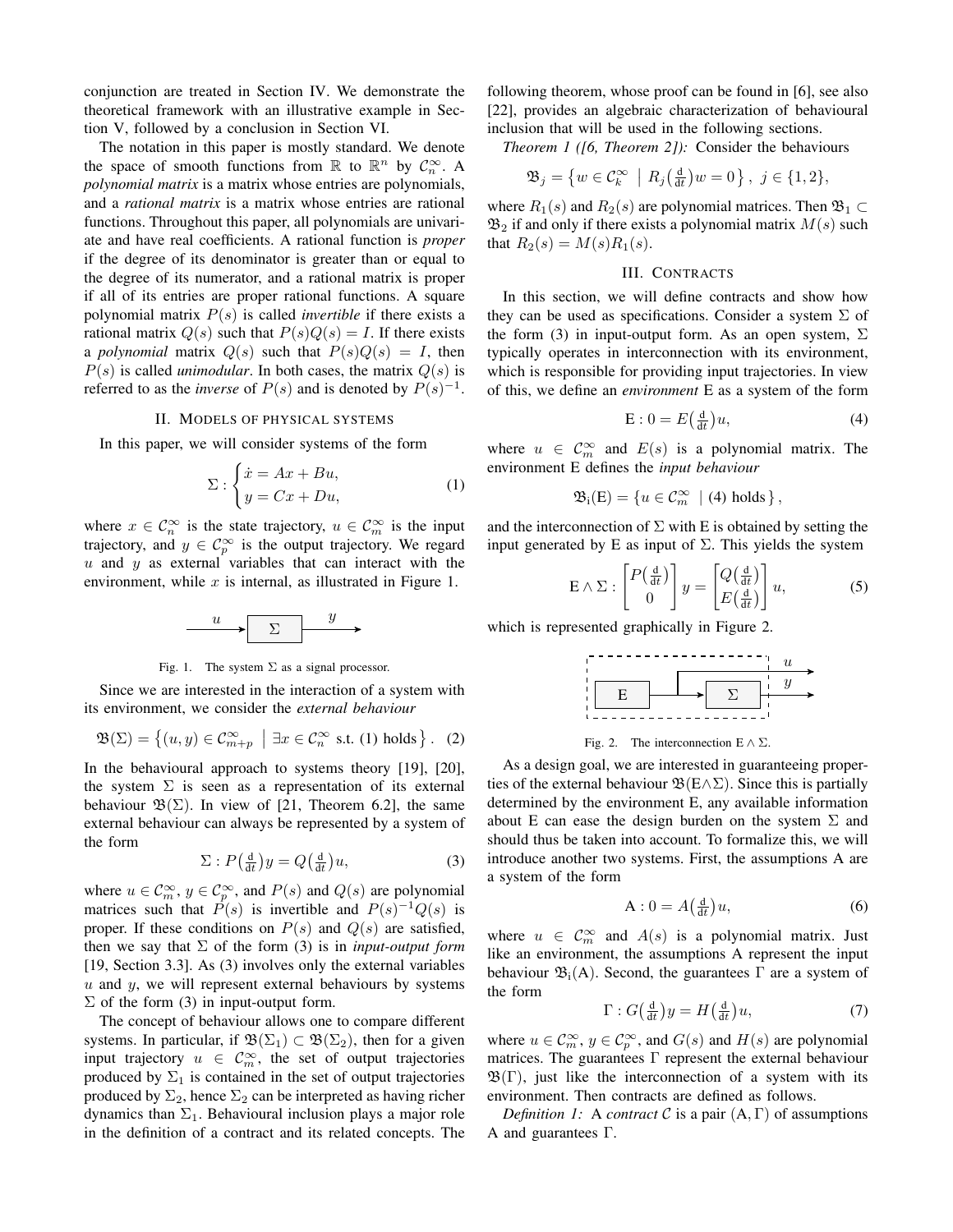The interpretation of a contract is given in the following definition.

*Definition 2:* An environment E is *compatible* with the contract  $C = (A, \Gamma)$  if  $\mathfrak{B}_i(E) \subset \mathfrak{B}_i(A)$ . A system  $\Sigma$  of the form (3) in input-output form *implements* C if  $\mathfrak{B}(E \wedge \Sigma)$  $\mathfrak{B}(\Gamma)$  for all environments E compatible with C. In such a case, we say that  $\Sigma$  is an *implementation* of  $\mathcal{C}$ .

In other words, the assumptions capture the available information about the environment, thus leading to a class of compatible environments, while the guarantees represent the desired behaviour of the system when interconnected with any compatible environment, thus leading to a class of implementations. These two aspects of a contract constitute a formal specification for the external behaviour of a system.

*Remark 1:* The assume-guarantee contracts presented in this paper are very closely related to the assume-guarantee contracts presented in [6]. The main difference is in the guarantees, which represent an external behaviour in this paper, rather than an output behaviour only, as in [6]. This means that the contracts presented in this paper specify a *relationship* between inputs and outputs, not only a set of admissible outputs. In any case, the contracts in [6] are a special case of the contracts here, obtained by restricting guarantees to be of the form (7) with  $H(s) = 0$ .

Definition 1 suggests that checking contract implementation requires the construction of all compatible environments. The following theorem shows that this is not necessary.

*Theorem 2:* A system  $\Sigma$  as in (3) in input-output form implements  $C = (A, \Gamma)$  if and only if  $\mathfrak{B}(A \wedge \Sigma) \subset \mathfrak{B}(\Gamma)$ .

*Proof:* Suppose that  $\mathfrak{B}(A \wedge \Sigma) \subset \mathfrak{B}(\Gamma)$  and let E be an environment compatible with C. If  $(u, y) \in \mathfrak{B}(\mathbb{E} \wedge \Sigma)$  then  $u \in \mathfrak{B}_{i}(E) \subset \mathfrak{B}_{i}(A)$  and  $(u, y) \in \mathfrak{B}(\Sigma)$ , hence  $(u, y) \in$  $\mathfrak{B}(A \wedge \Sigma) \subset \mathfrak{B}(\Gamma)$ . This shows that  $\mathfrak{B}(E \wedge \Sigma) \subset \mathfrak{B}(\Gamma)$ for all compatible environments E, thus  $\Sigma$  implements C. Conversely, suppose that  $\Sigma$  is an implementation of C. Then  $\mathfrak{B}(A \wedge \Sigma) \subset \mathfrak{B}(\Gamma)$  because A is compatible with C.

*Remark 2:* Suppose that  $\Sigma$ , A and  $\Gamma$  are given by (3), (6) and (7), respectively. Using Theorem 1 with  $w = [y^\top \quad u^\top]^\top$ shows that  $\mathfrak{B}(A \wedge \Sigma) \subset \mathfrak{B}(\Gamma)$  if and only if there exist polynomial matrices  $M_1(s)$  and  $M_2(s)$  such that

$$
\begin{bmatrix} G(s) & -H(s) \end{bmatrix} = \begin{bmatrix} M_1(s) & M_2(s) \end{bmatrix} \begin{bmatrix} P(s) & -Q(s) \\ 0 & -A(s) \end{bmatrix}.
$$

The existence of such polynomial matrices  $M_1(s)$  and  $M_2(s)$ can be verified using [6, Lemma 1].

In practice, we are only interested in contracts that can be implemented, hence the following definition.

*Definition 3:* A contract C is *consistent* if there exists at least one implementation of C.

Not all contracts are consistent. One reason is that implementations cannot restrict the input  $u$ , hence any restrictions on  $u$  imposed by the guarantees must already be present in the assumptions. To formalize this, we introduce the following definition.

*Definition 4:* Given a system that involves both  $u$  and  $y$ , its *input behaviour* is defined as the projection of its external

behaviour onto  $u$ . For guarantees Γ, this means that

$$
\mathfrak{B}_{i}(\Gamma) = \left\{ u \in \mathcal{C}_{m}^{\infty} \mid \exists y \in \mathcal{C}_{p}^{\infty} \text{ s.t. } (u, y) \in \mathfrak{B}(\Gamma) \right\}. \quad (8)
$$

Using Definition 4 we obtain the following necessary condition for consistency.

*Lemma 3:* The contract  $C = (A, \Gamma)$  is consistent only if  $\mathfrak{B}_{i}(A) \subset \mathfrak{B}_{i}(\Gamma)$ . In this case, there exist guarantees

$$
\Gamma' : G'\left(\frac{\mathrm{d}}{\mathrm{d}t}\right)y = H'\left(\frac{\mathrm{d}}{\mathrm{d}t}\right)u,\tag{9}
$$

such that  $G'(s)$  has full row rank and  $\mathfrak{B}(A \wedge \Gamma) = \mathfrak{B}(A \wedge \Gamma').$ 

*Proof:* Suppose that  $C = (A, \Gamma)$  is consistent. In view of Theorem 2, this implies that there exists  $\Sigma$  as in (3) in input-output form such that  $\mathfrak{B}(A \wedge \Sigma) \subset \mathfrak{B}(\Gamma)$ . Since  $\Sigma$ is in input-output form, it follows that u is free in  $\mathfrak{B}(\Sigma)$ , i.e., for all  $u \in \mathcal{C}_m^{\infty}$ , there exists  $y \in \mathcal{C}_p^{\infty}$  such that  $(u, y) \in$  $\mathfrak{B}(\Sigma)$ . Consequently, we obtain  $\mathfrak{B}_i(A \wedge \Sigma) = \mathfrak{B}_i(A)$ , hence  $\mathfrak{B}(A \wedge \Sigma) \subset \mathfrak{B}(\Gamma)$  only if  $\mathfrak{B}_i(A) \subset \mathfrak{B}_i(\Gamma)$ .

We proceed with finding guarantees  $\Gamma'$  of the form (9) such that  $G'(s)$  has full row rank and  $\mathfrak{B}(A \wedge \Gamma') = \mathfrak{B}(A \wedge \Gamma)$ . Let  $\Gamma$  be given by (7). If  $G(s)$  has full row rank, then we can take  $\Gamma' = \Gamma$ . Now, suppose that  $G(s)$  does not have full row rank. In light of [19, Theorem 6.2.6], there exists a unimodular matrix  $U(s)$  such that

$$
U(s)G(s) = \begin{bmatrix} G'(s) \\ 0 \end{bmatrix}, \quad U(s)H(s) = \begin{bmatrix} H'(s) \\ H''(s) \end{bmatrix}, \quad (10)
$$

and  $G'(s)$  has full row rank. From the same theorem, we also know that the input behaviour  $\mathfrak{B}_{i}(\Gamma)$  is given by

$$
\mathfrak{B}_{i}(\Gamma) = \left\{ u \in \mathcal{C}_{m}^{\infty} \mid H''\left(\frac{\mathrm{d}}{\mathrm{d}t}\right)u = 0 \right\}.
$$

Since  $\mathfrak{B}_{i}(A) \subset \mathfrak{B}_{i}(\Gamma)$ , Theorem 1 implies that there exists a polynomial matrix  $M(s)$  such that  $H''(s) = M(s)A(s)$ . We claim that the guarantees  $\Gamma'$  given by (9), where  $G'(s)$  and  $H'(s)$  are given by (10), are such that  $\mathfrak{B}(A \wedge \Gamma) = \mathfrak{B}(A \wedge \Gamma').$ To see this, note that  $(u, y) \in \mathfrak{B}(A \wedge \Gamma)$  if and only if

$$
\begin{bmatrix} G'(\frac{\mathrm{d}}{\mathrm{d}t}) \\ 0 \\ 0 \end{bmatrix} y = \begin{bmatrix} H'(\frac{\mathrm{d}}{\mathrm{d}t}) \\ H''(\frac{\mathrm{d}}{\mathrm{d}t}) \\ A(\frac{\mathrm{d}}{\mathrm{d}t}) \end{bmatrix} u \tag{11}
$$

because  $U(s)$  is unimodular and (10) holds, see [19, Theorem 2.5.4]. But we have that  $H''(s) = M(s)A(s)$ , hence (11) holds if and only if

$$
\begin{bmatrix} G' \left( \frac{\mathrm{d}}{\mathrm{d}t} \right) \\ 0 \end{bmatrix} y = \begin{bmatrix} H' \left( \frac{\mathrm{d}}{\mathrm{d}t} \right) \\ A \left( \frac{\mathrm{d}}{\mathrm{d}t} \right) \end{bmatrix} u. \tag{12}
$$

Since (12) holds if and only if  $(u, y) \in \mathfrak{B}(\mathbf{A} \wedge \Gamma')$ , we conclude that  $\mathfrak{B}(A \wedge \Gamma) = \mathfrak{B}(A \wedge \Gamma')$ , as desired.

The condition that  $G'(s)$  has full row rank ensures that  $Γ'$  does not restrict u, see the proof of [19, Theorem 6.2.6]. In view of Theorem 2 and the fact that  $\mathfrak{B}(A \wedge \Sigma) \subset \mathfrak{B}(\Gamma)$ if and only if  $\mathfrak{B}(A \wedge \Sigma) \subset \mathfrak{B}(A \wedge \Gamma)$ , it follows that the contracts  $C = (A, \Gamma)$  and  $C' = (A, \Gamma')$  define the same class of implementations. In other words, Lemma 3 tells us that the guarantees of a consistent contract can be replaced by guarantees that do not restrict u.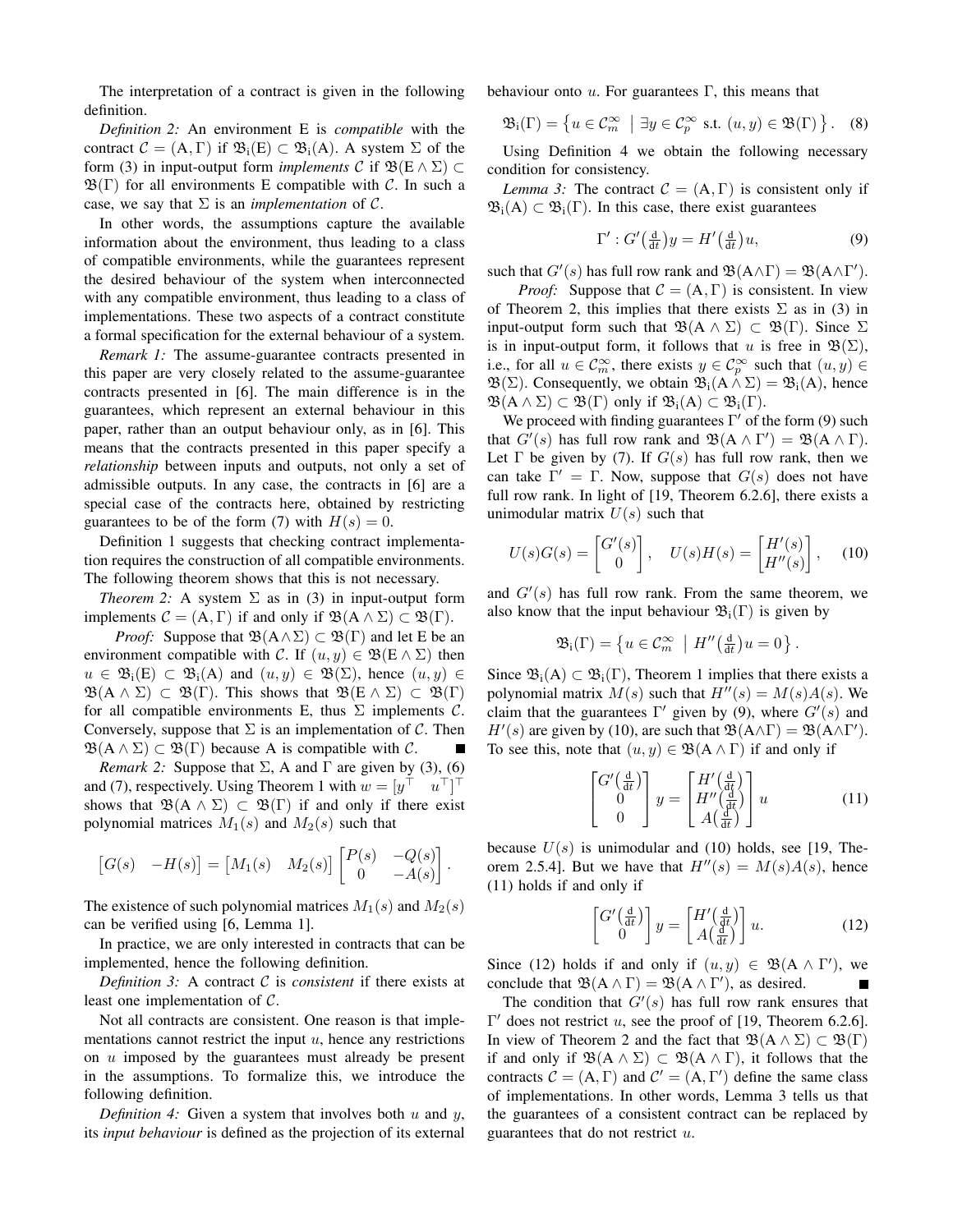Unfortunately, the inclusion  $\mathfrak{B}_{i}(A) \subset \mathfrak{B}_{i}(\Gamma)$  is not sufficient for the contract  $\mathcal{C} = (A, \Gamma)$  to be consistent, as illustrated by the following example.

*Example 1:* Consider assumptions A given by (6) with  $A(s) = 0$ , and guarantees Γ be given by (7) with  $G(s) = 1$ and  $H(s) = s$ . It is easily seen that  $\mathfrak{B}_{i}(A) = C_{1}^{\infty} = \mathfrak{B}_{i}(\Gamma)$ , and in particular, that  $\mathfrak{B}_{i}(A) \subset \mathfrak{B}_{i}(\Gamma)$ . Nevertheless, we will show that  $C = (A, \Gamma)$  is not consistent. Let the system  $\Sigma$  be of the form (3) in input-output form. In view of Remark 2, we have that  $\Sigma$  implements C if and only if there exists a polynomial matrices  $M_1(s)$  and  $M_2(s)$  such that

$$
\begin{bmatrix} 1 & -s \end{bmatrix} = \begin{bmatrix} M_1(s) & M_2(s) \end{bmatrix} \begin{bmatrix} P(s) & -Q(s) \\ 0 & 0 \end{bmatrix}
$$

.

But the latter holds only if  $M_1(s) \neq 0$  and  $P(s)^{-1}Q(s) = s$ , which contradicts the assumption that  $\Sigma$  is in input-output form. It follows that  $C$  does not have an implementation and thus it is not consistent.

At first sight, it might seem that the inconsistency of  $C$  is caused by the fact that the guarantees  $\Gamma$  are not in inputoutput form, or more precisely, that  $G(s)^{-1}H(s)$  is not proper. This is only partially true. While it is true that  $C$ would be consistent if the guarantees  $\Gamma$  were in input-output form ( $\Sigma = \Gamma$  would be an implementation), this is generally not necessary. Indeed, if the assumptions A were given by (6) with  $A(s) = s$  and the guarantees Γ were the same, then C would be consistent because the system  $\Sigma$  given by (3) with  $P(s) = 1$  and  $Q(s) = 0$  would be an implementation. The latter follows from Remark 2 and the fact that

$$
\begin{bmatrix} 1 & -s \end{bmatrix} = \begin{bmatrix} 1 & 1 \end{bmatrix} \begin{bmatrix} 1 & 0 \\ 0 & -s \end{bmatrix}.
$$

In other words, even when  $\mathfrak{B}_{i}(A) \subset \mathfrak{B}_{i}(\Gamma)$ , consistency still depends on both the assumptions A and the guarantees Γ.

## IV. REFINEMENT AND CONJUNCTION

A central concept in any contract theory is the concept of contract refinement. Refinement allows one to compare contracts, which has an essential role in enabling the independent design of components. Following the meta-theory in [2], we define contract refinement as follows.

*Definition 5:* The contract  $C_1$  *refines* the contract  $C_2$ , denoted by  $C_1 \preccurlyeq C_2$ , if the following conditions hold:

- 1) all compatible environments of  $C_2$  are compatible environments of  $C_1$ ;
- 2) all implementations of  $C_1$  are implementations of  $C_2$ .

Said differently,  $C_1$  refines  $C_2$  if it specifies stricter guarantees that have to be satisfied under weaker assumptions, i.e., for a larger class of compatible environments. Then  $C_1$ can be seen as expressing a tighter specification than  $C_2$ . Just like implementation, we can characterize refinement on the basis of assumptions and guarantees alone. If  $C_1 = (A_1, \Gamma_1)$ and  $C_2 = (A_2, \Gamma_2)$ , then it is not difficult to see that the first condition in Definition 5 holds if and only if  $\mathfrak{B}_{i}(A_2) \subset$  $\mathfrak{B}_{i}(A_1)$ . For the second condition, we need to consider two cases depending on whether  $C_1$  is consistent. If  $C_1$  is not consistent, then the second condition is vacuously satisfied,

hence  $C_1$  refines  $C_2$  if and only if  $\mathfrak{B}_i(A_2) \subset \mathfrak{B}_i(A_1)$ . If  $C_1$  is consistent, then we have the following theorem, whose proof can be found in the appendix.

*Theorem 4:* If the contract  $C_1 = (A_1, \Gamma_1)$  is consistent, then it refines the contract  $C_2 = (A_2, \Gamma_2)$  if and only if  $\mathfrak{B}_{i}(A_2) \subset \mathfrak{B}_{i}(A_1)$  and  $\mathfrak{B}(A_2 \wedge \Gamma_1) \subset \mathfrak{B}(\Gamma_2)$ . In this case, the contract  $C_2$  is guaranteed to be consistent.

While refinement allows us to compare contracts, the concept of conjunction allows us to combine contracts. In particular, if a contract C refines another two contracts  $C_1$ and  $C_2$ , then C can be interpreted as enforcing both  $C_1$ 's and  $C_2$ 's specification. This motivates the following definition.

*Definition 6:* The *conjunction* of contracts  $C_1$  and  $C_2$ , denoted by  $C_1 \wedge C_2$ , is the largest (with respect to contract refinement) contract that refines both  $C_1$  and  $C_2$ .

*Remark 3:* In Definition 6, by  $C_1 \wedge C_2$  being the largest contract that refines both  $C_1$  and  $C_2$ , we mean that  $C_1 \wedge C_2$ refines both  $C_1$  and  $C_2$ , and is refined by any contract that refines both  $C_1$  and  $C_2$ . Note that such a contract does not necessarily exist.

The definition of the conjunction  $C_1 \wedge C_2$  has two aspects. On the one hand,  $C_1 \wedge C_2$  is a contract that refines both  $C_1$ and  $C_2$ , hence it expresses a fusion of the specifications that  $C_1$  and  $C_2$  express. On the other hand,  $C_1 \wedge C_2$  is the *largest* such contract, hence it expresses the *least restrictive* fusion of the specifications that  $C_1$  and  $C_2$  express.

Considering the first aspect of the conjunction  $C_1 \wedge C_2$ , we can always find a contract that refines both  $C_1$  and  $C_2$ .

*Lemma 5:* If  $C_1 = (A_1, \Gamma_1)$  and  $C_2 = (A_2, \Gamma_2)$ , then

$$
\mathcal{C} = (A_1 \vee A_2, \Gamma_1 \wedge \Gamma_2)
$$

refines both  $C_1$  and  $C_2$ , where

$$
A_1 \vee A_2 : \begin{bmatrix} I & I \\ A_1 \left(\frac{d}{dt}\right) & 0 \\ 0 & A_2 \left(\frac{d}{dt}\right) \end{bmatrix} \begin{bmatrix} l_1 \\ l_2 \end{bmatrix} = \begin{bmatrix} I \\ 0 \\ 0 \end{bmatrix} u,
$$

is the *join* of  $A_1$  and  $A_2$ , and

$$
\Gamma_1 \wedge \Gamma_2 : \begin{bmatrix} G_1 \left( \frac{\mathrm{d}}{\mathrm{d}t} \right) \\ G_2 \left( \frac{\mathrm{d}}{\mathrm{d}t} \right) \end{bmatrix} y = \begin{bmatrix} H_1 \left( \frac{\mathrm{d}}{\mathrm{d}t} \right) \\ H_2 \left( \frac{\mathrm{d}}{\mathrm{d}t} \right) \end{bmatrix} u
$$

is the *meet* of  $\Gamma_1$  and  $\Gamma_2$ .

*Proof:* The join  $A_1 \vee A_2$  is such that  $u \in \mathfrak{B}_i(A_1 \vee A_2)$ if and only if  $u = l_1 + l_2$  for  $l_1 \in \mathfrak{B}_i(A_1)$  and  $l_2 \in \mathfrak{B}_i(A_2)$ , while the meet  $\Gamma_1 \wedge \Gamma_2$  is such that  $(u, y) \in \mathfrak{B}(\Gamma_1 \wedge \Gamma_2)$  if and only if  $(u, y) \in \mathfrak{B}(\Gamma_1)$  and  $(u, y) \in \mathfrak{B}(\Gamma_2)$ . Therefore, we have that  $\mathfrak{B}_{i}(A_1 \vee A_2) = \mathfrak{B}_{i}(A_1) + \mathfrak{B}(A_2)$  and  $\mathfrak{B}(\Gamma_1 \wedge$  $\Gamma_2$ ) =  $\mathfrak{B}(\Gamma_1) \cap \mathfrak{B}(\Gamma_2)$ . The former immediately implies that every environment compatible with  $C_1$  or  $C_2$  is also compatible with  $C$ , hence the first condition for refinement is satisfied. Note that if  $\mathcal C$  is not consistent, then it has no implementations and the second condition for refinement is vacuously satisfied. With this in mind, suppose that  $C$ is consistent. Let  $\Sigma$  be an implementation and note that  $\mathfrak{B}((A_1 \vee A_2) \wedge \Sigma) \subset \mathfrak{B}(\Gamma_1 \wedge \Gamma_2)$  due to Theorem 2. Since  $\mathfrak{B}(A_i \wedge \Sigma) \subset \mathfrak{B}((A_1 \vee A_2) \wedge \Sigma)$  and  $\mathfrak{B}(\Gamma_1 \wedge \Gamma_2) \subset \mathfrak{B}(\Gamma_i)$ for  $i \in \{1, 2\}$ , it follows that  $\mathfrak{B}_{i}(A_{i} \wedge \Sigma) \subset \mathfrak{B}_{i}(\Gamma_{i})$ , hence  $\Sigma$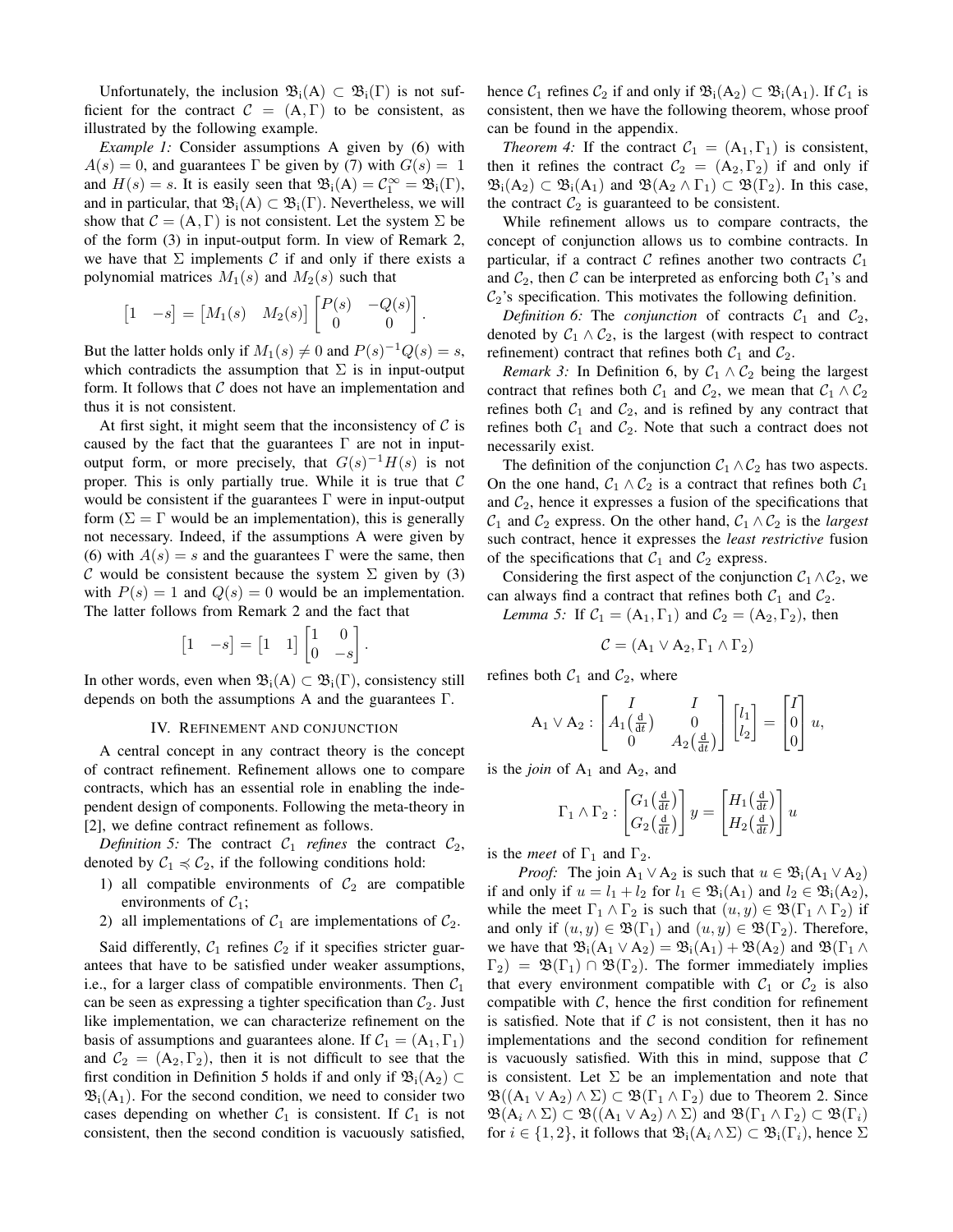implements  $C_i$  due to Theorem 2. This shows that the second condition for refinement is satisfied and we conclude that  $C$ refines both  $C_1$  and  $C_2$ .

*Remark 4:* Although we have defined  $A_1 \vee A_2$  with the help of the *latent variables*  $l_1$  and  $l_2$ , due to [19, Theorem 6.2.6], we can eliminate these to represent  $\mathfrak{B}_{i}(A_1 \vee A_2)$ by a system of the form (6), like any other assumptions.

While we can always find a contract that refines both  $C_1$ and  $C_2$ , it is not clear whether a *largest* such contract exists. In [6] it is shown that the conjunction of  $C_1 = (A_1, \Gamma_1)$  and  $C_2 = (A_2, \Gamma_2)$  exists when  $\Gamma_1$  and  $\Gamma_2$  are of the form (7) with  $H(s) = 0$ . In such a case, we have that

$$
C_1 \wedge C_2 = (A_1 \vee A_2, \Gamma_1 \wedge \Gamma_2). \tag{13}
$$

The following theorem, whose proof can be found in the appendix, shows that the conjunction  $C_1 \wedge C_2$  exists and has the same form in another two special cases.

*Theorem 6:* The conjunction of contracts  $C_1 = (A_1, \Gamma_1)$ and  $C_2 = (A_2, \Gamma_2)$  is given by (13) if at least one of the following conditions holds:

1) 
$$
\mathfrak{B}_i(A_1) = \mathfrak{B}_i(A_2);
$$
  
2)  $\mathfrak{B}((A_1 \vee A_2) \wedge \Gamma_1) = \mathfrak{B}((A_1 \vee A_2) \wedge \Gamma_2).$ 

Note that the first condition in Theorem 6 is that  $C_1$  and  $C_2$  have the same assumptions, which implies that

$$
\mathcal{C}_1 \wedge \mathcal{C}_2 = (A_1, \Gamma_1 \wedge \Gamma_2) = (A_2, \Gamma_1 \wedge \Gamma_2).
$$

On the other hand, the second condition is that  $C_1$  and  $C_2$ have the same guarantees when restricted to inputs in the assumptions of  $C_1 \wedge C_2$ , hence

$$
\mathcal{C}_1 \wedge \mathcal{C}_2 = (A_1 \vee A_2, \Gamma_1) = (A_1 \vee A_2, \Gamma_2).
$$

### V. ILLUSTRATIVE EXAMPLE

In this section, we will show how contracts can be used as specifications in the context of a vehicle following system. To this end, consider two vehicles, the leader E and the follower  $\Sigma$ , which are shown graphically in Figure 3. We



#### Fig. 3. A vehicle following system.

assume that the positions  $p<sub>E</sub>$ ,  $p<sub>\Sigma</sub>$ , and velocities  $v<sub>E</sub>$ ,  $v<sub>\Sigma</sub>$ , are external variables that are available for measurement. Our goal is to design  $\Sigma$  in such a way as to guarantee tracking of the constant headway spacing policy

$$
p_{\mathcal{E}} - p_{\Sigma} = hv_{\Sigma},\tag{14}
$$

where  $h > 0$  is a constant parameter. By tracking, we mean that  $p_{\rm E} - p_{\Sigma} - hv_{\Sigma}$  converges to 0 asymptotically. Note that this would be the case if

$$
\frac{\mathrm{d}}{\mathrm{d}t} \left( p_{\mathrm{E}} - p_{\Sigma} - h v_{\Sigma} \right) = -k \left( p_{\mathrm{E}} - p_{\Sigma} - h v_{\Sigma} \right) \tag{15}
$$

for some constant  $k > 0$ .



Fig. 4. The controlled vehicle  $\Sigma$ .

We can express this specification by a contract. We take the input of the follower vehicle  $\Sigma$  to be  $u = [p_E \quad v_E]^\top$ , and the output to be  $y = [p_{\Sigma} \quad v_{\Sigma}]^{\top}$ . Regardless of the particular dynamics of the leading vehicle E, it is safe to assume that  $v<sub>E</sub>$ is the derivative of  $p<sub>E</sub>$ , hence the corresponding assumptions A are given by (6) with

$$
A(s) = \begin{bmatrix} s & -1 \end{bmatrix}.
$$

On the other hand, in view of (15), the corresponding guarantees  $\Gamma$  are given by (7) with

$$
G(s) = [s + k \quad hs + hk], \quad H(s) = [s + k \quad 0],
$$

Then  $\Sigma$  tracks the spacing policy (in the sense of (15)) if  $\Sigma$ implements the contract  $C = (A, \Gamma)$ .

We now turn to verifying that a given controlled vehicle  $\Sigma$  implements C. To this end, we will model the follower vehicle as a simple mechanical system with unit mass and dynamics given by

$$
\mathbf{V} : \begin{bmatrix} \frac{\mathbf{d}}{\mathbf{d}t} & -1 \\ 0 & \frac{\mathbf{d}}{\mathbf{d}t} \end{bmatrix} y = \begin{bmatrix} 0 \\ 1 \end{bmatrix} f,
$$

where  $f$  is the force that will be provided by the controller. We claim that the controller

$$
\mathbf{C}: f = \begin{bmatrix} h^{-1}k & h^{-1} \end{bmatrix} u - \begin{bmatrix} h^{-1}k & h^{-1} + k \end{bmatrix} y
$$

ensures that the controlled vehicle implements the contract  $C = (A, \Gamma)$ . To show this, note that the dynamics of the controlled vehicle  $\Sigma = V \wedge C$ , shown in Figure 4, are given by (3) with

$$
P(s) = \begin{bmatrix} s & -1 \\ h^{-1}k & s + h^{-1} + k \end{bmatrix}, \quad Q(s) = \begin{bmatrix} 0 & 0 \\ h^{-1}k & h^{-1} \end{bmatrix}.
$$

We can easily verify that

$$
\begin{bmatrix} G(s) & -H(s) \end{bmatrix} = \begin{bmatrix} M_1(s) & M_2(s) \end{bmatrix} \begin{bmatrix} P(s) & -Q(s) \\ 0 & -A(s) \end{bmatrix},
$$

for  $M_1(s) = \begin{bmatrix} 1 & h \end{bmatrix}$  and  $M_2(s) = 1$ , which, in view of Remark 2, shows that  $\Sigma$  implements  $\mathcal{C}$ .

Now, suppose that we have two types of leading vehicles,  $E_1$  and  $E_2$ , whose dynamics are given by

$$
\mathbf{E}_{i}: \begin{bmatrix} \frac{\mathbf{d}}{\mathbf{d}t} & -1\\ 0 & \frac{\mathbf{d}}{\mathbf{d}t} + c_{i} \end{bmatrix} u = \begin{bmatrix} 0\\ 1 \end{bmatrix} l, \quad i \in \{1, 2\},\tag{16}
$$

where  $c_1 = 0.25$  and  $c_2 = 0.5$ , and l is a latent variable. Note that  $\mathfrak{B}_i(E_1) \subset \mathfrak{B}_i(A)$  and  $\mathfrak{B}_i(E_2) \subset \mathfrak{B}_i(A)$ , hence  $E_1$ and  $E_2$  are environments compatible with  $C$ . Consequently, we expect tracking of the headway spacing policy regardless of whether the controlled vehicle  $\Sigma$  is following  $E_1$  or  $E_2$ . This is indeed the case, as can be seen in Figure 5.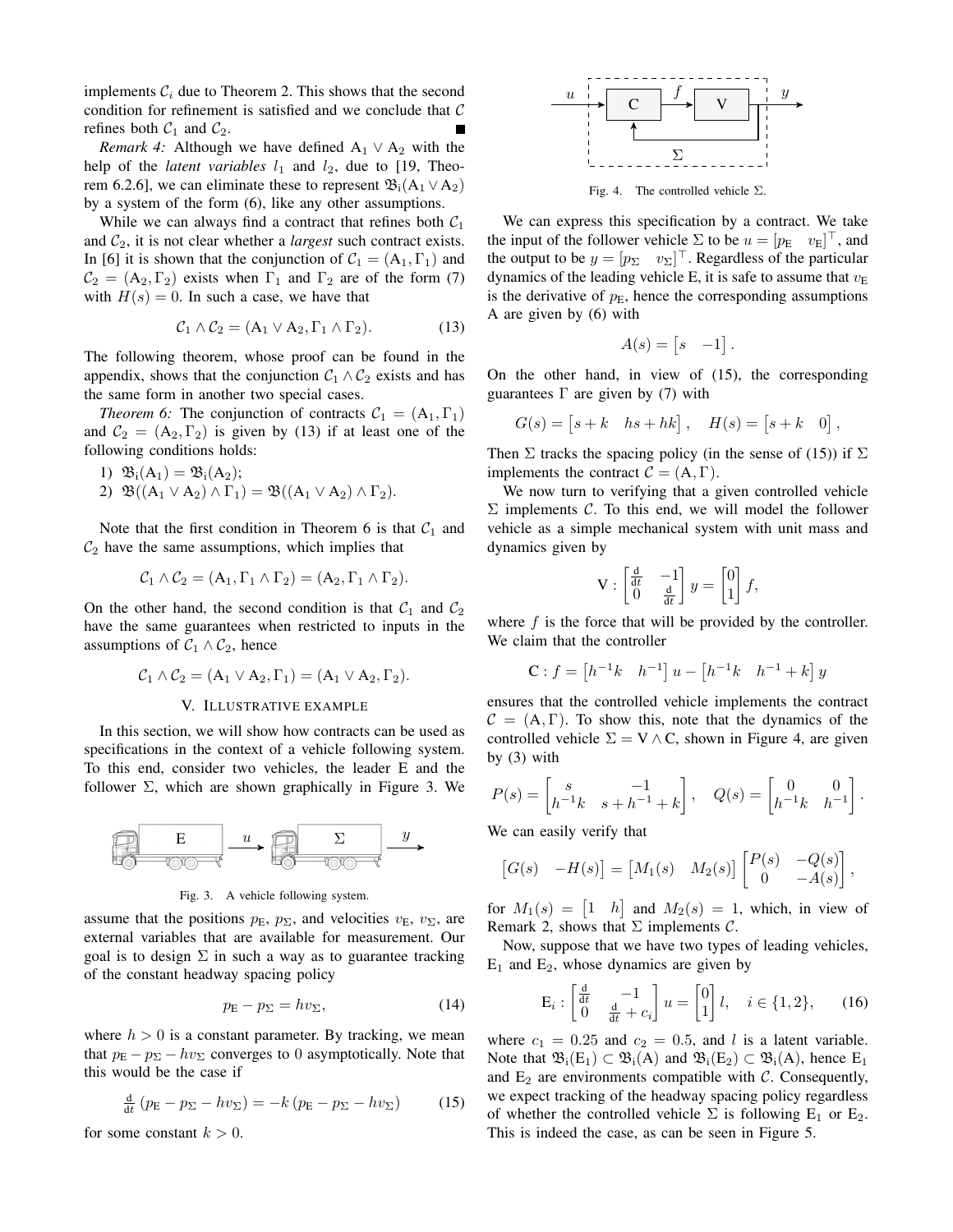

Fig. 5. For each  $i \in \{1, 2\}$ , the velocity  $u_2$  of the leading vehicle  $E_i$ , the velocity  $y_2$  of the controlled vehicle  $\Sigma$  following  $E_i$ , and the deviation from the headway spacing policy  $\varepsilon = y_1 - u_1 + hy_2$ , with l in (16) given<br>by  $l(t) = 1$  if  $t \in [0, 1]$  and  $l(t) = \frac{1}{2} + \sin\left(\frac{3\pi}{8}t + \frac{3\pi}{16}\right)$  if  $t > 1$ .

To conclude this section, note that the output of the controlled vehicle  $\Sigma$  represents its position and velocity, hence  $\Sigma$  implements the contract  $C' = (A, \Gamma')$  with guarantees

$$
\Gamma' : \begin{bmatrix} \frac{\mathrm{d}}{\mathrm{d}t} & -1 \end{bmatrix} y = 0.
$$

Furthermore,  $\Sigma$  is easily seen to implement the conjunction  $\mathcal{C} \wedge \mathcal{C}' = (A, \Gamma \wedge \Gamma')$ , which we obtain by using Theorem 6. Since  $\mathfrak{B}_0(\Gamma \wedge \Gamma') \subset \mathfrak{B}_0(\Gamma') = \mathfrak{B}_1(A)$ , an implementation  $\Sigma$ of the conjunction  $\mathcal{C}\wedge\mathcal{C}'$  not only tracks the headway spacing policy, but it also guarantees that the interconnection  $E \wedge \Sigma$ , where E is an environment compatible with  $C \wedge C'$ , can be interpreted as a compatible environment of  $C \wedge C'$ . In other words, by defining appropriate contracts, we can ensure that several interconnected vehicles simultaneously track a given constant headway spacing policy.

# VI. CONCLUSION

We presented assume-guarantee contracts for linear dynamical systems. These contracts consist of assumptions and guarantees, both of which are linear systems themselves, and which define a class of compatible environments and a class of implementations, respectively. We then characterized contract implementation on the basis of the assumptions and guarantees alone. This allowed us to derive a necessary condition for contract consistency, which we used to characterize contract refinement. Finally, through the notion of refinement, we also defined contract conjunction and characterized it in two special cases. Future work will focus on extending the theory to include appropriate notions of contract composition, which is crucial in enabling the modular design and analysis of interconnected systems.

### APPENDIX

*Proof of Theorem 4:* Suppose that  $\mathfrak{B}_{i}(A_2) \subset \mathfrak{B}_{i}(A_1)$  and  $\mathfrak{B}(A_2 \wedge \Gamma_1) \subset \mathfrak{B}(\Gamma_2)$ . Clearly, the inclusion  $\mathfrak{B}_i(A_2) \subset$ 

 $\mathfrak{B}_i(A_1)$  implies that every environment compatible with  $\mathcal{C}_2$ is also compatible with  $C_1$ , such that the first condition in Definition 5 holds. To show that the second condition also holds, let  $\Sigma$  be an implementation of  $C_1$ . This implies that  $\mathfrak{B}(A_2 \wedge \Sigma) \subset \mathfrak{B}(\Gamma_1)$  since  $A_2$  is compatible with  $\mathcal{C}_1$ . But  $\mathfrak{B}(A_2 \wedge \Sigma) \subset \mathfrak{B}(\Gamma_1)$  only if  $\mathfrak{B}(A_2 \wedge \Sigma) \subset \mathfrak{B}(A_2 \wedge \Gamma_1)$ , and  $\mathfrak{B}(A_2 \wedge \Gamma_1) \subset \mathfrak{B}(\Gamma_2)$ , hence  $\mathfrak{B}(A_2 \wedge \Sigma) \subset \mathfrak{B}(\Gamma_2)$ . From Theorem 2 it follows that  $\Sigma$  implements  $C_2$ , which shows that every implementation of  $C_1$  is also an implementation of  $C_2$ , i.e., the second condition in Definition 5 holds as well.

Conversely, suppose that  $C_1$  refines  $C_2$ . Since  $A_2$  is an environment compatible with  $C_2$ , it also needs to be compatible with  $C_1$ , hence  $\mathfrak{B}_i(A_2) \subset \mathfrak{B}_i(A_1)$ . The only thing left to show is that  $\mathfrak{B}(A_2 \wedge \Gamma_1) \subset \mathfrak{B}(\Gamma_2)$ . In view of Theorem 2 and the assumption that  $C_1$  is consistent, there exists a system  $\Sigma$  as in (3) in input-output form such that  $\mathfrak{B}(A_1 \wedge \Sigma) \subset \mathfrak{B}(\Gamma_1)$ . Note that the latter holds if and only if  $\mathfrak{B}(A_1 \wedge \Sigma) \subset \mathfrak{B}(A_1 \wedge \Gamma_1)$ . Furthermore, due to Lemma 3, we know there there exist guarantees  $\Gamma'_1$  of the form (9) with  $G'(s)$  that has full row rank such that  $\mathfrak{B}(A_1 \wedge \Gamma_1) = \mathfrak{B}(A_1 \wedge \Gamma_1')$ , from which it follows that

$$
\mathfrak{B}(A_1 \wedge \Sigma) \subset \mathfrak{B}(A_1 \wedge \Gamma'_1) \subset \mathfrak{B}(\Gamma'_1).
$$

Due to Theorem 1, the latter holds if and only if there exist polynomial matrices  $M_1(s)$  and  $M_2(s)$  satisfying

$$
\begin{bmatrix} G_1'(s) & -H_1'(s) \end{bmatrix} = \begin{bmatrix} M_1(s) & M_2(s) \end{bmatrix} \begin{bmatrix} P(s) & -Q(s) \\ 0 & -A_1(s) \end{bmatrix}
$$

Note that  $M_1(s)$  has full row rank because  $G'_1(s)$  has full row rank and  $P(s)$  is invertible. This implies that there exists a polynomial matrix  $M_1'(s)$  for which  $[M_1(s)^\top \quad M_1'(s)^\top]$ is invertible. Let  $k$  be a positive integer and define

$$
P_k(s) = \begin{bmatrix} M_1(s) \\ s^k M_1'(s) \end{bmatrix} P(s), \quad Q_k(s) = \begin{bmatrix} M_1(s) \\ s^k M_1'(s) \end{bmatrix} Q(s).
$$

We will show that the system

$$
\Sigma_k : P_k\left(\frac{\mathrm{d}}{\mathrm{d}t}\right)y = Q_k\left(\frac{\mathrm{d}}{\mathrm{d}t}\right)u
$$

implements  $C_1$  for any positive integer k. Note that  $P_k(s)$  is invertible,  $P_k(s)^{-1}Q_k(s) = P(s)^{-1}Q(s)$  is proper, and

$$
\begin{bmatrix} G_1'(s) & -H_1'(s) \end{bmatrix} = \begin{bmatrix} I & 0 \end{bmatrix} \begin{bmatrix} M_2(s) \end{bmatrix} \begin{bmatrix} P_k(s) & -Q_k(s) \\ 0 & -A_1(s) \end{bmatrix},
$$

that is,  $\Sigma_k$  is in input-output form and  $\mathfrak{B}(A_1 \wedge \Sigma_k) \subset \mathfrak{B}(\Gamma'_1)$ . As the latter holds only if  $\mathfrak{B}(A_1 \wedge \Sigma_k) \subset \mathfrak{B}(A_1 \wedge \Gamma'_1)$ , and  $\mathfrak{B}(A_1 \wedge \Gamma'_1) = \mathfrak{B}(A_1 \wedge \Gamma_1)$ , it follows that

$$
\mathfrak{B}(\mathbf{A}_1 \wedge \Sigma_k) \subset \mathfrak{B}(\mathbf{A}_1 \wedge \Gamma_1) \subset \mathfrak{B}(\Gamma_1),
$$

hence  $\Sigma_k$  implements  $C_1$  due to Theorem 2. But then  $\Sigma_k$ must also implement  $C_2$ , which is the case if and only if  $\mathfrak{B}(A_2 \wedge \Sigma_k) \subset \mathfrak{B}(\Gamma_2)$ . The latter holds if and only if there exist polynomial matrices  $N_{1,k}(s)$  and  $N_{2,k}(s)$  such that

$$
\begin{bmatrix} G_2(s) & -H_2(s) \end{bmatrix} = \begin{bmatrix} N_{1,k}(s) & N_{2,k}(s) \end{bmatrix} \begin{bmatrix} P_k(s) & -Q_k(s) \\ 0 & -A_2(s) \end{bmatrix}.
$$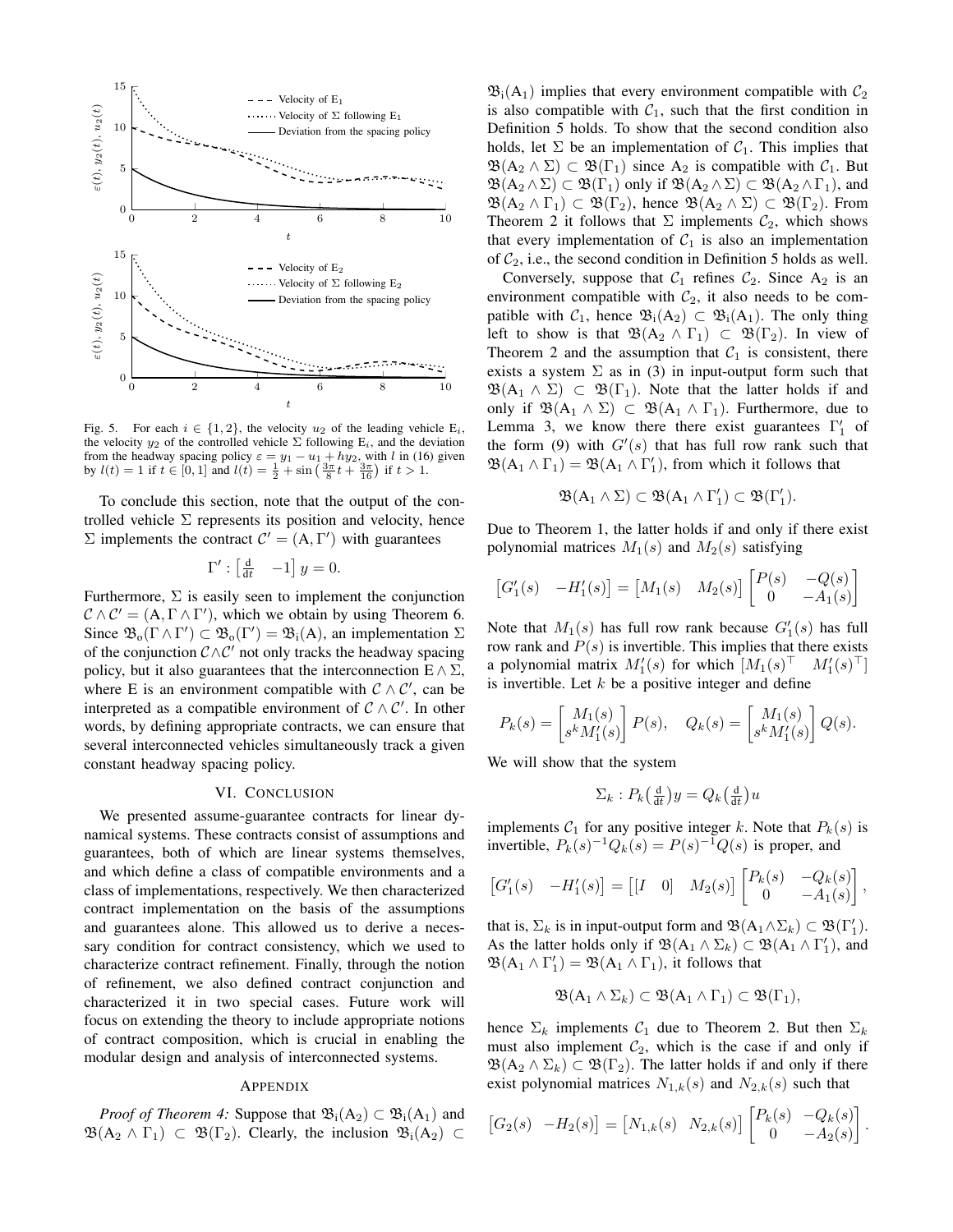In particular, we have that

$$
G_2(s) = N_{1,k}(s)P_k(s) = N_{1,k}(s) \begin{bmatrix} M_1(s) \\ s^k M'_1(s) \end{bmatrix} P(s).
$$

which implies that

$$
G_2(s)P(s)^{-1} \begin{bmatrix} M_1(s) \\ M'_1(s) \end{bmatrix}^{-1} = N_{1,k}(s) \begin{bmatrix} I & 0 \\ 0 & s^k I \end{bmatrix}, \quad (17)
$$

As the left hand side of  $(17)$  is independent of k, we must have that the right-hand side is independent as well. Therefore, if we partition  $N_{1,k}(s) = [N_{11,k}(s) \quad N_{12,k}(s)],$ then there exist polynomial matrices  $N_{11}(s)$  and  $N_{22}(s)$  such that  $N_{11,k}(s) = N_{11}(s)$  and  $s^k N_{12,k}(s) = N_{12}(s)$  for all positive integers k. This is possible only if  $N_{12,k}(s) = 0$  for all positive integers  $k$ , which implies that

$$
G_2(s) = N_{11}(s)M_1(s)P(s) = N_{11}(s)G'_1(s),
$$

and, similarly, that

$$
H_2(s) = N_{11}(s)M_1(s)Q(s) + N_{2,k}(s)A_2(s)
$$
  
=  $N_{11}(s)(H'_1(s) - M_2(s)A_1(s)) + N_{2,k}(s)A_2(s).$ 

Since  $\mathfrak{B}_{i}(A_2) \subset \mathfrak{B}_{i}(A_1)$ , there exists a polynomial matrix  $R(s)$  such that  $A_1(s) = R(s)A_2(s)$ , and thus

$$
\begin{bmatrix} G_2(s) & -H_2(s) \end{bmatrix} = \begin{bmatrix} N_{11}(s) & N_2(s) \end{bmatrix} \begin{bmatrix} G'_1(s) & -H'_1(s) \\ 0 & -A_2(s) \end{bmatrix}
$$

where  $N_2(s) = N_{11}(s)M_2(s)R(s) - N_{2,k}(s)$  for an arbitrary positive integer k. Finally, this yields  $\mathfrak{B}(A_2 \wedge \Gamma'_1) \subset \mathfrak{B}(\Gamma_2)$ , and since  $\mathfrak{B}(A_2 \wedge \Gamma'_1) = \mathfrak{B}(A_2 \wedge \Gamma_1)$ , we conclude that  $\mathfrak{B}(A_2 \wedge \Gamma_1) \subset \mathfrak{B}(\Gamma_2)$ , as desired.

*Proof of Theorem 6:* Due to Lemma 5, we already know that the contract  $C_1 \wedge C_2$  given in (13) refines both  $C_1$  and  $C_2$ . Therefore, we only need to show that  $C_1 \wedge C_2$  is the largest such contract. To this end, let  $C = (A, \Gamma)$  be a contract that refines both  $C_1$  and  $C_2$ . Then every environment compatible with  $C_1$  or  $C_2$  must also be compatible with C. This is the case if and only if  $\mathfrak{B}_{i}(A_1) \subset \mathfrak{B}_{i}(A)$  and  $\mathfrak{B}_{i}(A_2) \subset \mathfrak{B}_{i}(A)$ , which is equivalent to  $\mathfrak{B}_{i}(A_1) + \mathfrak{B}_{i}(A_2) \subset \mathfrak{B}_{i}(A)$  because  $\mathfrak{B}_{i}(A)$ is a linear space. The latter can be written as  $\mathfrak{B}_{i}(A_1 \vee A_2)$  $\mathfrak{B}_{i}(A)$ , which implies that every environment compatible with  $C_1 \wedge C_2$  is also compatible with C.

Next, we will show that every implementation of  $C$  is also an implementation of  $C_1 \wedge C_2$ . This is vacuously true when  $C$  is not consistent. Suppose that  $C$  is consistent. Since  $C$ refines both  $C_1$  and  $C_2$ , from Theorem 2 it follows that

$$
\mathfrak{B}(A_1 \wedge \Gamma) \subset \mathfrak{B}(\Gamma_1)
$$
 and  $\mathfrak{B}(A_2 \wedge \Gamma) \subset \mathfrak{B}(\Gamma_2)$ . (18)

Furthermore, since  $\mathfrak{B}_{i}(A_1 \vee A_2) \subset \mathfrak{B}_{i}(A)$ , the same theorem tells us that C refines  $C_1 \wedge C_2$  if and only if

$$
\mathfrak{B}((A_1 \vee A_2) \wedge \Gamma) \subset \mathfrak{B}(\Gamma_1 \wedge \Gamma_2). \tag{19}
$$

With this in mind, we will show that (18) implies (19) in the following two cases.

1) Suppose that  $\mathfrak{B}_{i}(A_1) = \mathfrak{B}_{i}(A_2)$ . Then

$$
\mathfrak{B}_{i}(A_{1} \vee A_{2}) = \mathfrak{B}_{i}(A_{1}) = \mathfrak{B}_{i}(A_{2}), \qquad (20)
$$

from which it follows that

$$
\mathfrak{B}(A_1 \wedge \Gamma) = \mathfrak{B}(A_2 \wedge \Gamma) = \mathfrak{B}((A_1 \vee A_2) \wedge \Gamma),
$$

and thus (18) implies (19).

2) Suppose that

,

$$
\mathfrak{B}((A_1 \vee A_2) \wedge \Gamma_1) = \mathfrak{B}((A_1 \vee A_2) \wedge \Gamma_2) \qquad (21)
$$

Let  $i \in \{1,2\}$  and note that (18) holds only if

$$
\mathfrak{B}(\mathbf{A}_i \wedge \Gamma) \subset \mathfrak{B}(\mathbf{A}_i \wedge \Gamma_i). \tag{22}
$$

Since  $\mathfrak{B}_{i}(A_{i}) \subset \mathfrak{B}_{i}(A_{1} \vee A_{2})$ , (22) yields

$$
\mathfrak{B}(A_i \wedge \Gamma) \subset \mathfrak{B}((A_1 \vee A_2) \wedge \Gamma_i). \tag{23}
$$

Furthermore, from (21) it follows that

$$
\mathfrak{B}((A_1 \vee A_2) \wedge \Gamma_i) \subset \mathfrak{B}(\Gamma_1 \wedge \Gamma_2), \qquad (24)
$$

which, together with  $(23)$ , implies that

$$
\mathfrak{B}(A_i \wedge \Gamma) \subset \mathfrak{B}(\Gamma_1 \wedge \Gamma_2) \tag{25}
$$

But  $\mathfrak{B}(\Gamma_1 \wedge \Gamma_2)$  is a linear space, hence

$$
\mathfrak{B}(A_1 \wedge \Gamma) + \mathfrak{B}(A_2 \wedge \Gamma) \subset \mathfrak{B}(\Gamma_1 \wedge \Gamma_2). \tag{26}
$$

Now, note that (19) would follow from (26) if

$$
\mathfrak{B}((A_1 \vee A_2) \wedge \Gamma) \subset \mathfrak{B}(A_1 \wedge \Gamma) + \mathfrak{B}(A_2 \wedge \Gamma). (27)
$$

To show that (27) holds, let  $(u, y) \in \mathfrak{B}((A_1 \vee A_2) \wedge \Gamma)$ . It follows that  $u \in \mathfrak{B}_{i}(A_1 \vee A_2)$  and  $(u, y) \in \mathfrak{B}(\Gamma)$ , which implies that  $u = u_1 + u_2$ , where  $u_1 \in \mathfrak{B}_i(A_1)$ and  $u_2 \in \mathfrak{B}_1(A_2)$ . Since C is consistent, we must have that  $\mathfrak{B}_{i}(A) \subset \mathfrak{B}_{i}(\Gamma)$ . Therefore, for all  $u \in \mathfrak{B}_{i}(A)$ , there exists y such that  $(u, y) \in \mathfrak{B}_i(\Gamma)$ . Given that  $\mathfrak{B}_{i}(A_1) \subset \mathfrak{B}_{i}(A)$ , this means that there exist  $y_1$  such that  $(u_1, y_1) \in \mathfrak{B}(\Gamma)$ . Since  $\mathfrak{B}(\Gamma)$  is a linear space and  $(u, y) \in \mathfrak{B}(\Gamma)$ , we get  $(u_2, y - y_2) \in \mathfrak{B}(\Gamma)$ . But then  $(u_1, y_1) \in \mathfrak{B}(\mathsf{A}_1 \wedge \Gamma)$  and  $(u_2, y - y_1) \in \mathfrak{B}(\mathsf{A}_2 \wedge \Gamma)$ , hence  $(u, y) \in \mathfrak{B}(A_1 \wedge \Gamma) + \mathfrak{B}(A_2 \wedge \Gamma)$ , which shows that (27) holds, as desired.

In both cases, we have seen that  $(19)$  holds, hence  $C$  refines  $C_1 \wedge C_2$ . Since this is the case for any C that refines both  $C_1$ and  $C_2$ , we conclude that the contract  $C_1 \wedge C_2$  given in (13) is indeed the largest contract that refines both  $C_1$  and  $C_2$ .

## **REFERENCES**

- [1] B. Meyer, "Applying 'design by contract'," *Computer*, vol. 25, no. 10, pp. 40–51, 1992.
- [2] A. Benveniste, B. Caillaud, D. Nickovic, R. Passerone, J.-B. Raclet, P. Reinkemeier, A. Sangiovanni-Vincentelli, W. Damm, T. A. Henzinger, and K. G. Larsen, *Contracts for System Design*. Foundations and Trends in Electronic Design Automation, Now Publishers, 2018.
- [3] J. C. Willems, "Dissipative dynamical systems part I: General theory," *Archive for Rational Mechanics and Analysis*, vol. 45, no. 5, pp. 321– 351, 1972.
- [4] F. Blanchini, "Set invariance in control," *Automatica*, vol. 35, no. 11, pp. 1747–1767, 1999.
- [5] P. Tabuada, *Verification and Control of Hybrid Systems: A Symbolic Approach*. Springer US, 2009.
- [6] B. M. Shali, B. Besselink, and A. J. van der Schaft, "Behavioural contracts for linear dynamical systems: input assumptions and output guarantees," in *Proceedings of the European Control Conference*, pp. 564–569, 2021.